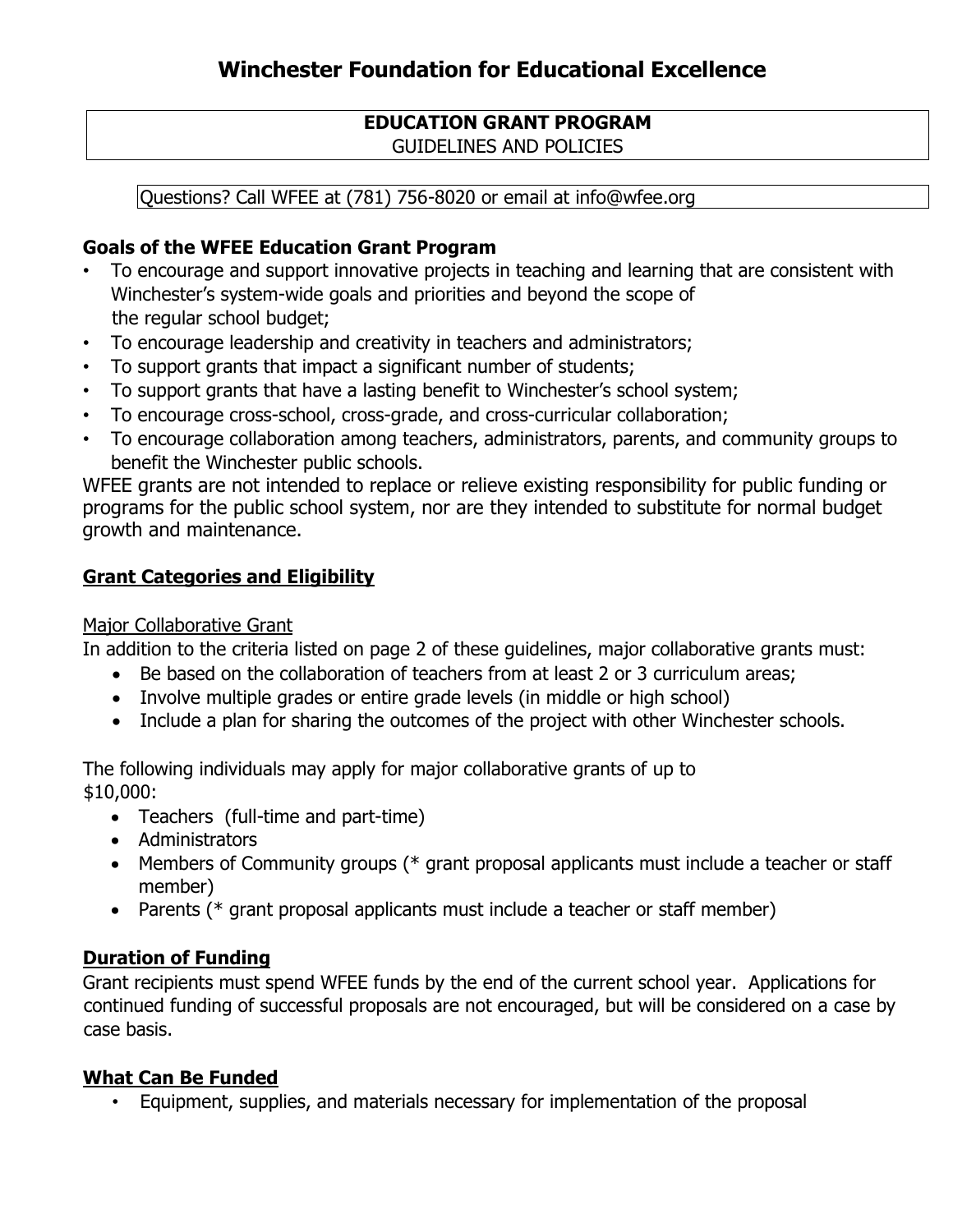- Consultants' fees and travel
- Training if required for implementation of the project

# **What Cannot Be Funded**

WFEE Grant funds may be used to enhance, but not duplicate the standard public school curriculum. Grant funds may not be used for:

- Teacher stipends
- programs/activities that should be funded by the school budget
- field trips or transportation
- classroom libraries
- sales tax (the WFEE will provide you with a tax-exempt I.D. number in order to purchase materials)
- regular curriculum development
- one-time speakers, performances or presentations (enrichment-based) other than workshop related projects

WFEE reserves the right to waive guidelines on the basis of specific proposals.

# **WFEE Evaluation Criteria for Grant Proposals**

- 1. Is this a creative, innovative project in teaching and/or learning, (i.e, one that involves "change, expansion, adaptation, enhancement, improvement, challenge, risk, or a new technique which is supported in the literature")\*?
- 2. Does the project compliment the curriculum goals of the Winchester public schools?
- 3. Are the goals, outcomes, and activities of the project clearly stated, and completed with adequate detail?
- 4. Will the project benefit large numbers of students and/or staff?
- 5. Is the project suitable for replication in the school system?
- 6. **Are the budget items reasonable and in adequate detail**?
- 7. Does the evaluation mechanism adequately assess the success of the project?
- 8. What is the overall strength of the proposal?
	- From the Newton Schools Foundation Grants Program, 1999

## **Grant Review Process**

The WFEE Grants Review Committee consists of WFEE trustees and educators from the community who are not employed by the Town of Winchester. The Review Committee will closely review each application according to the criteria stated above. In the event that the Committee needs further clarification of any aspect of the proposal, the applicant may be asked to meet with Committee members to offer a more detailed explanation. **Any grant request over \$7,500 is likely to trigger a meeting with the Review Committee.** 

After an extensive review of all applications, the Review Committee will present its recommendations to the WFEE Board of Trustees where they will vote to award the grants. A final vote must take place before the Winchester School Committee before grantees are notified of their award.